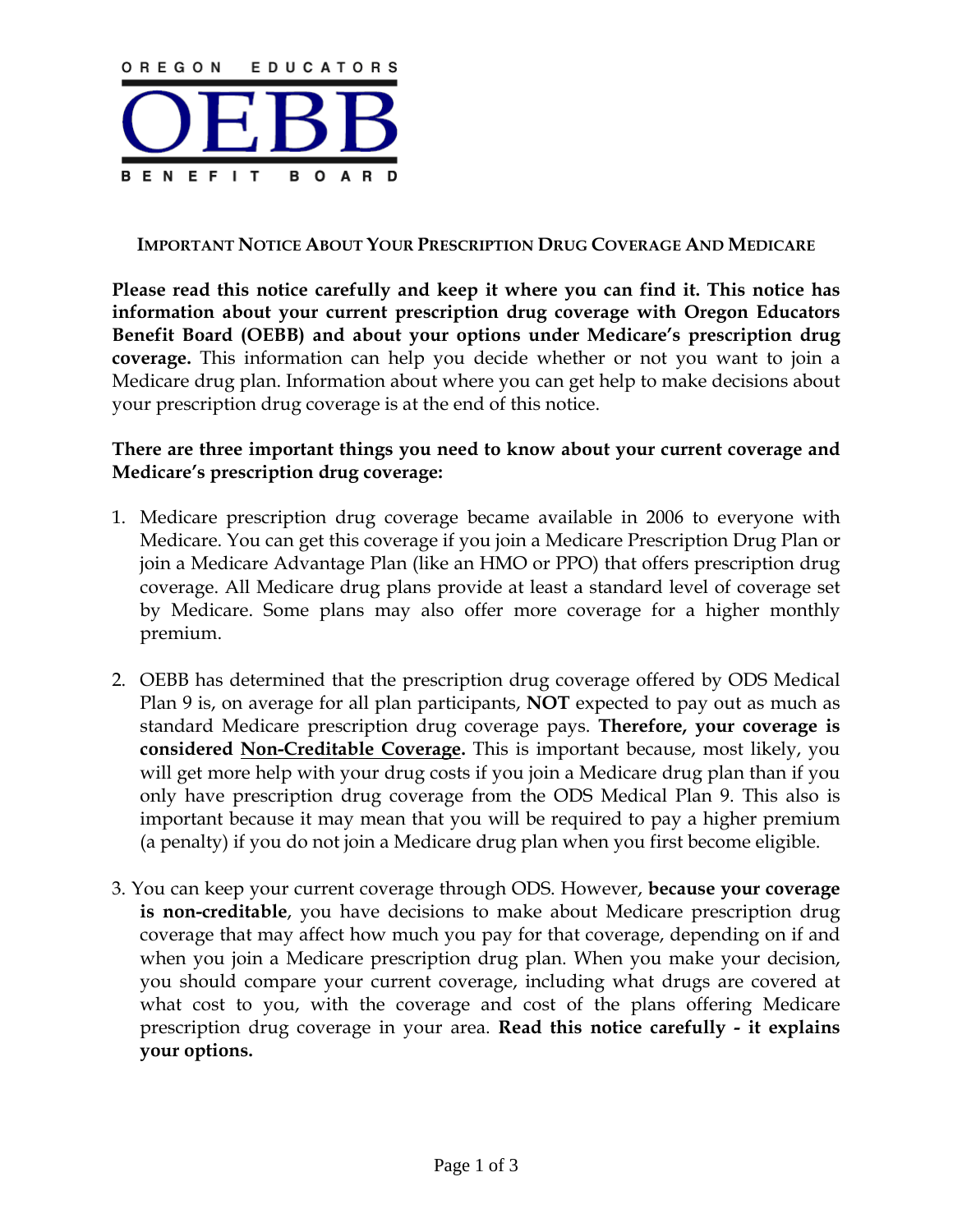# **When Can You Join A Medicare Drug Plan?**

You can join a Medicare drug plan when you first become eligible for Medicare and each year from November 15th through December 31st.

However, if you decide to drop your current coverage with OEBB, since it is employer sponsored group coverage, you will be eligible for a two (2) month Special Enrollment Period (SEP) to join a Medicare drug plan; however you may pay a higher premium (a penalty) because you did not have creditable coverage under ODS Medical Plan 9.

## **When Will You Pay A Higher Premium (Penalty) To Join A Medicare Drug Plan?**

Since the coverage under ODS Medical Plan 9 is not creditable, depending on how long you go without creditable prescription drug coverage, you may pay a penalty to join a Medicare drug plan. Starting with the end of the last month that you were first eligible to join a Medicare drug plan, but didn't join, if you go 63 continuous days or longer without prescription drug coverage that is creditable, your monthly premium may go up by at least 1 percent of the Medicare base beneficiary premium per month for every month that you did not have that coverage. For example, if you go nineteen months without creditable coverage, your premium may be at least 19 percent higher than the Medicare base beneficiary premium. You may have to pay this higher premium (penalty) as long as you have Medicare prescription drug coverage. In addition, you may have to wait until the following November to join.

## **What Happens To Your Current Coverage If You Decide to Join A Medicare Drug Plan?**

If you decide to join a Medicare drug plan, your current OEBB coverage could be affected. If you are a Medicare-eligible active employee or a Medicare-eligible dependent of an active employee, you can keep the OEBB coverage if you elect part D and the OEBB plan will coordinate with Part D coverage. If you are a Medicare-eligible retiree or a Medicare-eligible dependent of an early retiree, your OEBB medical and pharmacy coverage will terminate the last of the month prior to your 65th birthday or the month before you become eligible for Medicare. If you decide to join a Medicare drug plan and drop your current OEBB coverage, be aware that you and your dependents may not be able to re-enroll in OEBB coverage in the future.

## **For more information about this notice or your current prescription drug coverage…**  Contact OEBB at 1-888-4My-OEBB (1-888-469-6322)

**NOTE:** You'll get this notice each year before the next period you can join a Medicare drug plan and/or if your coverage through OEBB changes. You also may request a copy of this notice at any time.